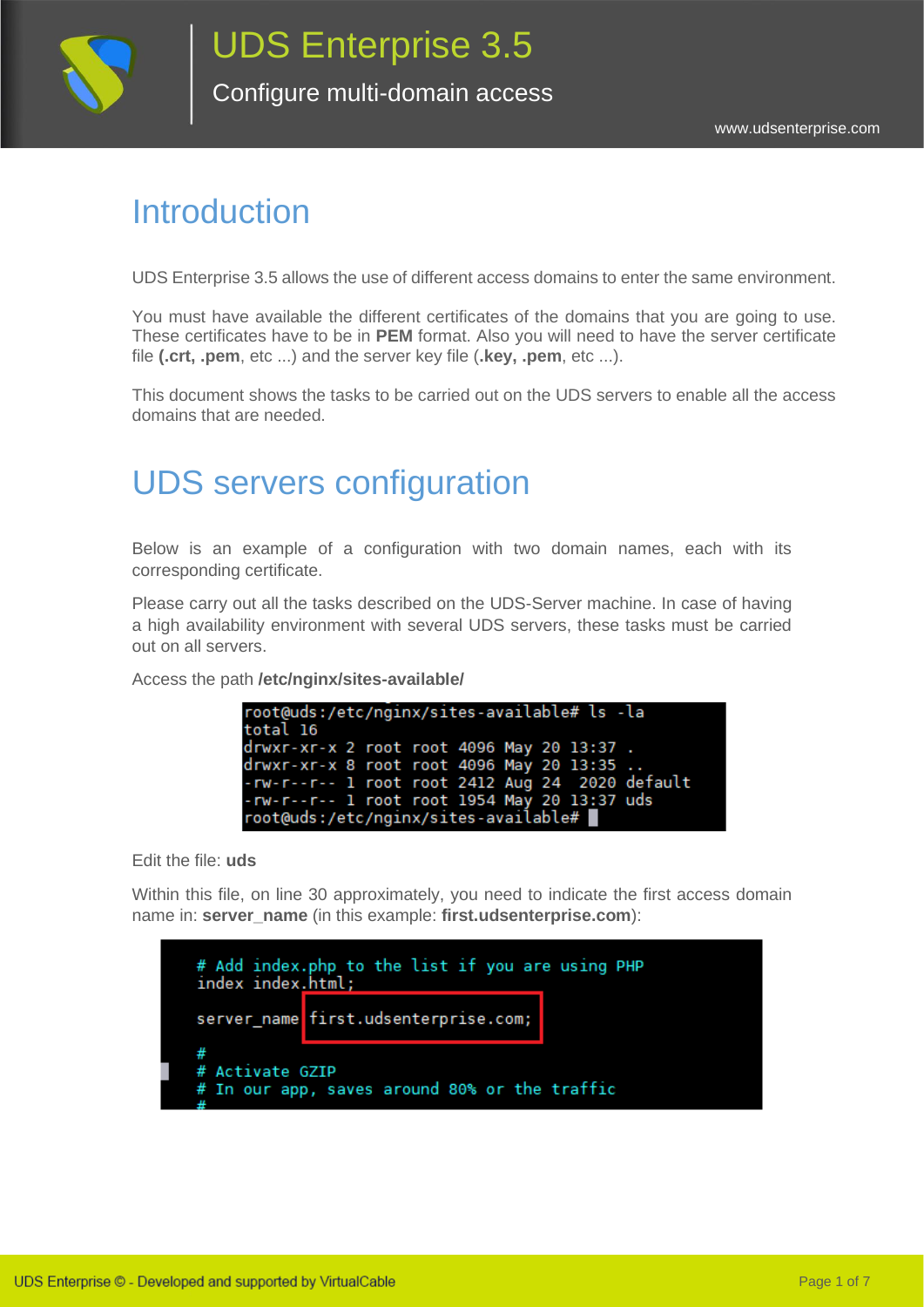

Comparison with the original file:

|               | $\equiv$ uds-orig                                                                                                                                                       | ≏ | $\equiv$ uds                                                                                                                                                            |
|---------------|-------------------------------------------------------------------------------------------------------------------------------------------------------------------------|---|-------------------------------------------------------------------------------------------------------------------------------------------------------------------------|
| $\mathcal{F}$ | upstream uds server {<br>server unix:/run/udsweb/socket fail timeout=10                                                                                                 |   | upstream uds server {<br>server unix:/run/udsweb/socket fail timeout=1<br>ł                                                                                             |
| ł             | map \$http x_forwarded_proto \$thescheme {<br>default \$scheme;<br>https https;                                                                                         |   | map \$http x_forwarded_proto \$thescheme {<br>default \$scheme;<br>https https;<br>ł                                                                                    |
|               | log format combined_no_query '\$remote_addr - \$remc<br>"\$uri" \$status \$body bytes sent '<br>"\$http user agent"';                                                   |   | log format combined no query '\$remote addr - \$rem <br>"\$uri" \$status \$body bytes sent '<br>"\$http user agent"';                                                   |
|               | server {<br>listen 80 default server;<br>listen [::]:80 default server;                                                                                                 |   | server {<br>listen 80 default server;<br>listen [::]:80 default server;                                                                                                 |
|               | access log /var/log/nginx/access.log combined                                                                                                                           |   | access log /var/log/nginx/access.log combined                                                                                                                           |
|               | # SSL configuration                                                                                                                                                     |   | # SSL configuration                                                                                                                                                     |
|               | listen 443 ssl http2 default server;<br>listen [::]:443 ssl http2 default server;<br>include snippets/uds-ssl-params.conf;                                              |   | listen 443 ssl http2 default server;<br>listen [::]:443 ssl http2 default server;<br>include snippets/uds-ssl-params.conf;                                              |
|               | root /var/server/static/;                                                                                                                                               |   | root /var/server/static/;                                                                                                                                               |
|               | # Add index.php to the list if you are using F<br>index index.html;                                                                                                     |   | # Add index.php to the list if you are using<br>index index.html;                                                                                                       |
|               | server name ;                                                                                                                                                           |   | server name first.udsenterprise.com;                                                                                                                                    |
|               | #<br># Activate GZIP<br># In our app, saves around 80% or the traffic<br>#<br>gzip on;<br>gzip proxied any;<br># text/html is always included<br>gzip types<br>text/css |   | #<br># Activate GZIP<br># In our app, saves around 80% or the traffic<br>#<br>gzip on;<br>gzip proxied any;<br># text/html is always included<br>gzip types<br>text/css |
|               | Unicode (UTF-8) $\blacktriangledown$<br>Ln 31, Col 18 $\blacktriangledown$<br>$\overline{\phantom{a}}$                                                                  |   | Unicode (UTF-8) $\blacktriangledown$ $\blacktriangledown$ Ln 31, Col 37 $\blacktriangledown$                                                                            |

Now make a copy of this file (**uds**) and name it as "**uds2**". This new file will help you to define the second access of the new name or domain.

Once the file is copied, you will have:

| root@uds:/etc/nginx/sites-available# ls -la     |  |  |  |  |
|-------------------------------------------------|--|--|--|--|
| total 20                                        |  |  |  |  |
| drwxr-xr-x 2 root root 4096 May 28 13:47.       |  |  |  |  |
| drwxr-xr-x 8 root root 4096 May 20 13:35        |  |  |  |  |
| -rw-r--r-- 1 root root 2412 Aug 24 2020 default |  |  |  |  |
| -rw-r--r-- 1 root root 1954 May 20 13:37 uds    |  |  |  |  |
| -rw-r--r-- 1 root root 1954 May 28 13:47 uds2   |  |  |  |  |
| root@uds:/etc/nginx/sites-available#            |  |  |  |  |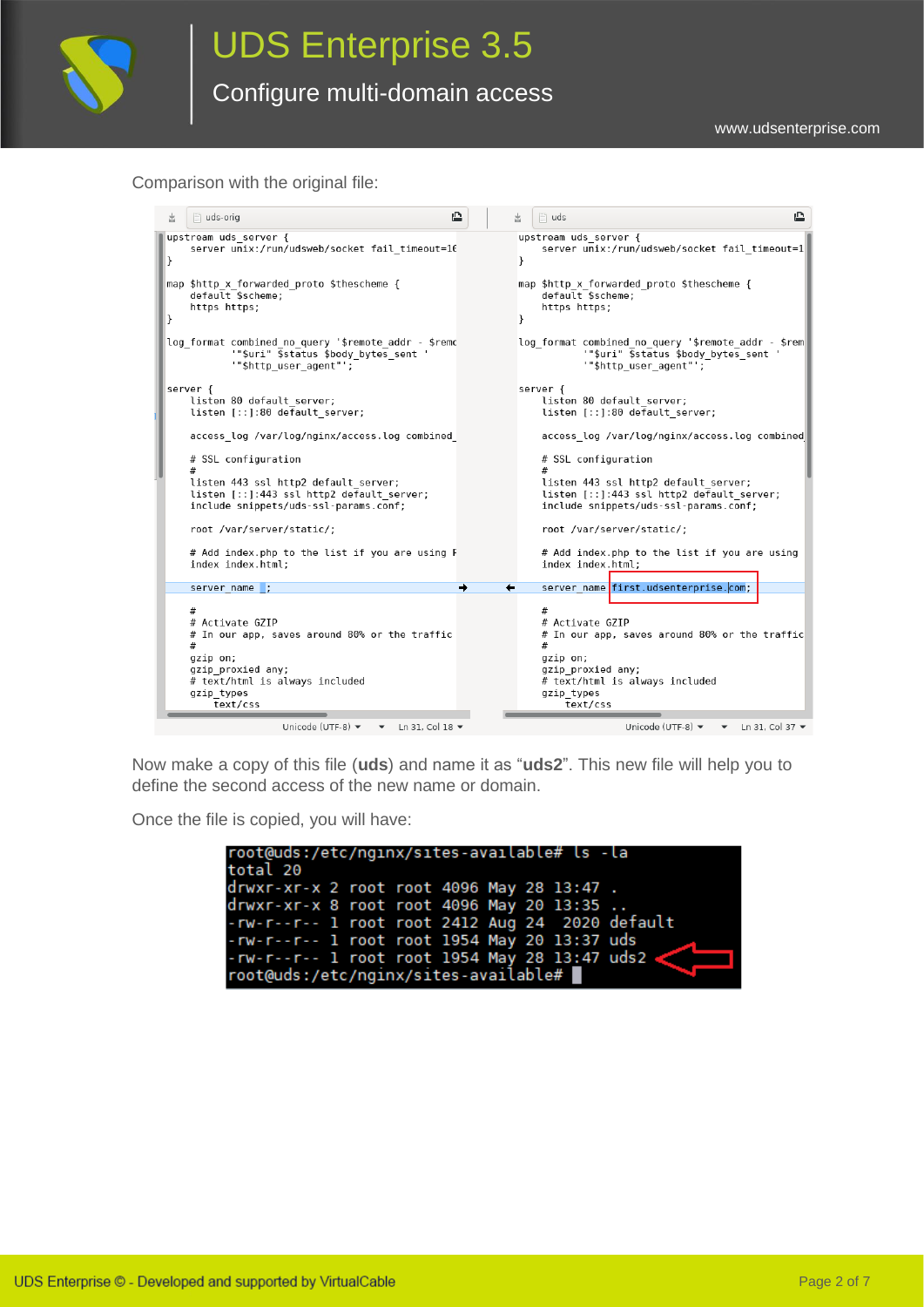

# UDS Enterprise 3.5

#### Configure multi-domain access

Edit the file and eliminate part of the code until leaving the file as shown in the following screenshot:

| GNU nano 3.2                                                                                                                                                                                                                                                                                                               | uds2 |
|----------------------------------------------------------------------------------------------------------------------------------------------------------------------------------------------------------------------------------------------------------------------------------------------------------------------------|------|
| server {<br>access log /var/log/nginx/access.log combined no query;                                                                                                                                                                                                                                                        |      |
| # SSL configuration<br>#                                                                                                                                                                                                                                                                                                   |      |
| listen 443 ssl http2;<br>$listen$ $[::]:443$ ssl http2;<br>include snippets/uds-ssl-params2.conf;                                                                                                                                                                                                                          |      |
| root /var/server/static/;                                                                                                                                                                                                                                                                                                  |      |
| # Add index.php to the list if you are using PHP<br>index index.html;                                                                                                                                                                                                                                                      |      |
| server name second.udsenterprise.com;                                                                                                                                                                                                                                                                                      |      |
| #<br># Activate GZIP<br># In our app, saves around 80% or the traffic<br>#<br>gzip on;<br>gzip_proxied any;<br># text/html is always included<br>gzip types<br>text/css<br>text/javascript<br>text/xml<br>text/plain<br>application/javascript<br>application/x-javascript<br>application/json;<br>location /favicon.ico { |      |
| alias /var/server/static/modern/img/favicon.ico;<br>ł                                                                                                                                                                                                                                                                      |      |
| location /uds/res/ {<br>autoindex off;<br>alias /var/server/static/;<br>ł                                                                                                                                                                                                                                                  |      |
| location $/$ {<br># First attempt to server /maintenance (to allow easy backend maintenance) if exists<br># if not, fallback to UDS<br>try_files /maintenance.html @proxy_to_uds;<br>ł                                                                                                                                     |      |

Next, a comparison is made of the original file (**uds-orig**) with the new file (**uds2**):

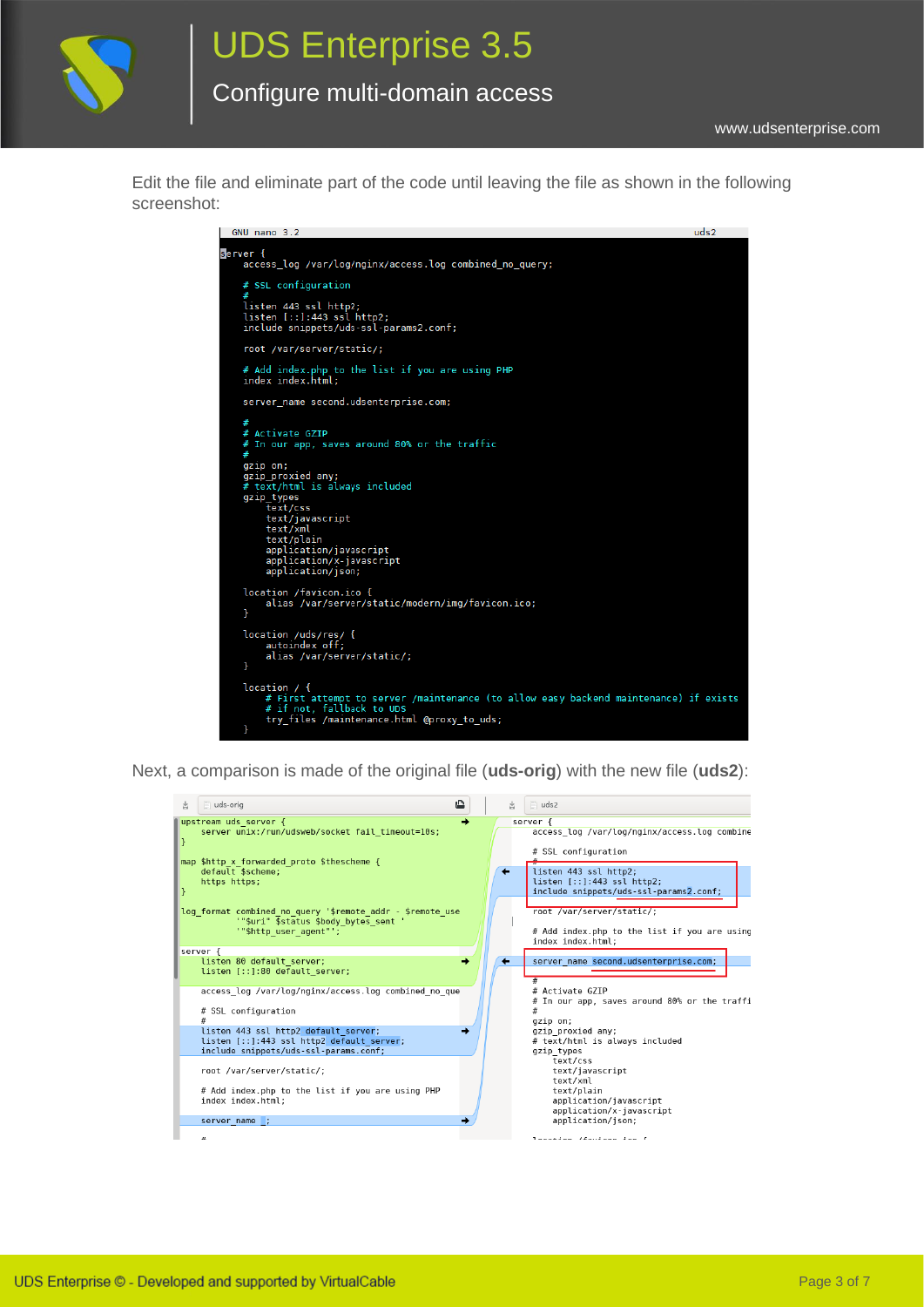

Configure multi-domain access

In addition to removing the code indicated in green in the comparison image, it is also necessary to make some changes:

- Remove **"default\_server"** from the **"listen"**.
- In **"include snippets"**, create a new file (in this example: **uds-sslparams2.conf**) it will be created in the following steps.
- **.** In "server name" indicate the second access domain name (in this example: **second.udsenterprise.com**).

The next task that you will carry out will be the installation and configuration of the different certificates to be used for the different access domains. To do this, go to the path **/etc/certs**/

> root@uds:/etc/certs# dhparam.pem key.pem server.pem root@uds:/etc/certs#

Here add the different certificates to use. It will be necessary to add the server certificate file and the key file for the different domains (all in **PEM** format).

In this example the two certificates that are being configured will be added, being as follows,

```
root@uds:/etc/certs# ls
dhparam.pem key-first.pem key-second.pem server-first.pem server-second.pem
root@uds:/etc/certs#
```
Now you can create a symbolic link for the previously created uds2 file. To do this, locate the path **/etc/nginx/sites-enabled** and execute the command:

ln -s /etc/nginx/sites-available/uds2

```
root@uds:/etc/nginx/sites-enabled# ln -s /etc/nginx/sites-available/uds2<br>root@uds:/etc/nginx/sites-enabled#
root@uds:/etc/nginx/sites-enabled# ls -la
total 8
total 8<br>drwxr-xr-x 2 root root 4096 May 28 16:46 .<br>drwxr-xr-x 8 root root 4096 May 20 13:35 ..<br>lrwxrwxrwx 1 root root - 30 May 20 13:37 uds -> /etc/nginx/sites-available/uds<br>lrwxrwxrwx 1 root root - 31 May 28 16:46 uds2 ->
Irwxrwxrwx 1 root root 31 May 28 16:46 uds2 -> /etc/nginx/sites-available/uds2<br>root@uds:/etc/nginx/sites-enabled#
```
Finally, access the path **/etc/nginx/snippets** and duplicate the file **"uds-sslparams.conf"**. Name the new file **"uds-ssl-params2.conf"**, so that it matches the name indicated in the file **"uds2"** (section **"include snippets"**), previously created and modified.

```
root@uds:/etc/nginx/snippets# ls -la
total 24
drwxr-xr-x 2 root root 4096 May 28 17:13<br>drwxr-xr-x 8 root root 4096 May 20 13:35<br>-rw-r--r-- 1 root root 423 Aug 24 2020 f
                                             2020 fastcgi-php.conf
-rw-r--r-- 1 root root
                              217 Aug 24 2020 snakeoil.conf
-rw-r--r-- 1 root root 891 May 28 17:13 uds-ssl-params2.conf
-rw-r--r-- 1 root root 891 May 20 13:37 uds-ssl-params.conf
root@uds:/etc/nginx/snippets#
```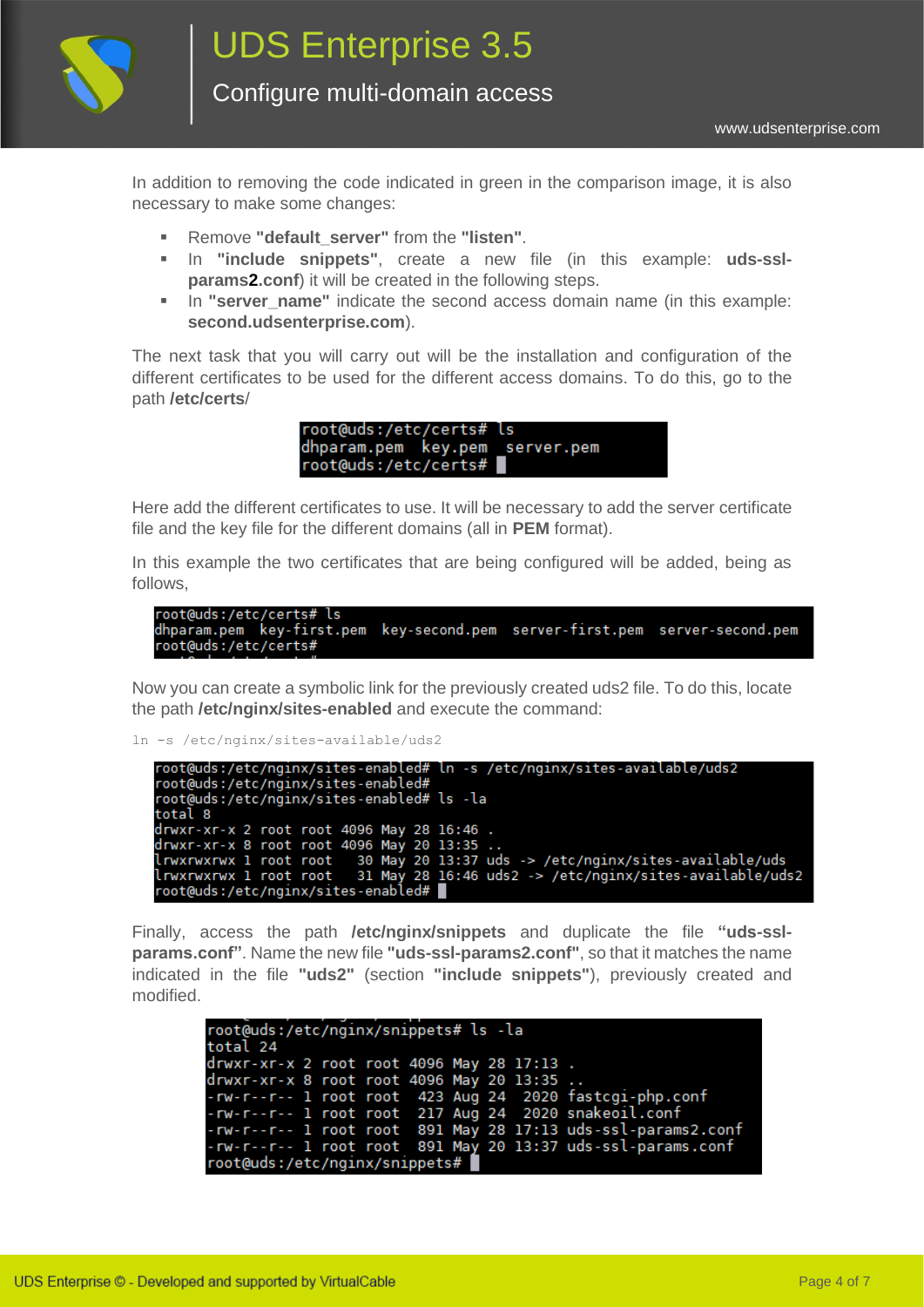

Start by editing the file **"uds-ssl-params.conf"**. Select the new name of the server certificate and key files:

| GNU nano 3.2                                                                                                                                                                                                                                                                                                                        | uds-ssl-params.conf                                                                                                                            |
|-------------------------------------------------------------------------------------------------------------------------------------------------------------------------------------------------------------------------------------------------------------------------------------------------------------------------------------|------------------------------------------------------------------------------------------------------------------------------------------------|
| ssl protocols TLSv1.2;<br>ssl prefer server ciphers on;<br>ssl ecdh curve prime256vl:secp384rl;<br>ssl session timeout 10m;<br>ssl session cache shared: SSL:10m;<br>ssl session tickets off;<br># By default, stapling if off<br># ssl_stapling on;                                                                                | ssl dhparam /etc/certs/dhparam.pem; # could be regererated using: ope<br>ssl ciphers ECDHE-RSA-AES256-GCM-SHA512:DHE-RSA-AES256-GCM-SHA512:ECD |
| # cel etanling varify on:<br>ssl_certificate /etc/certs/server-first.pem;<br>ssl certificate_key /etc/certs/key-first.pem;<br>#resotver \$DNS-IP-1 \$DNS-IP-2 vatio=300s;<br>resolver timeout 5s;<br>add header X-Frame-Options DENY;<br>add header X-Content-Type-Options nosniff;<br>add header X-XSS-Protection "1; mode=block"; | add header Strict-Transport-Security "max-age=63072000; includeSubDom                                                                          |

Now edit the newly created file **"uds-ssl-params2.conf"** and indicate the path and name of the files of the second certificate:

| GNU nano 3.2                                                                                                                                                                                                                                        | uds-ssl-params2.conf |
|-----------------------------------------------------------------------------------------------------------------------------------------------------------------------------------------------------------------------------------------------------|----------------------|
| ssl protocols TLSv1.2;<br>ssl prefer server ciphers on;<br>ssl dhparam /etc/certs/dhparam.pem; # could be regererated using: open<br>ssl ciphers ECDHE-RSA-AES256-GCM-SHA512:DHE-RSA-AES256-GCM-SHA512:ECDH<br>ssl ecdh curve prime256vl:secp384rl; |                      |
| ssl session timeout 10m;<br>ssl session cache shared: SSL:10m;<br>ssl session tickets off;<br># By default, stapling if off<br># ssl_stapling on;<br># ssl_stapling verify on:                                                                      |                      |
| ssl certificate /etc/certs/server-second.pem;<br>ssl_certificate_key /etc/certs/key-second.pem;<br>#resolver \$DNS-IP-1 \$DNS-IP-2 valid=300s;                                                                                                      |                      |
| resolver timeout 5s;<br>add header Strict-Transport-Security "max-age=63072000; includeSubDoma<br>add_header X-Frame-Options DENY;<br>add header X-Content-Type-Options nosniff;<br>add header X-XSS-Protection "1; mode=block";                    |                      |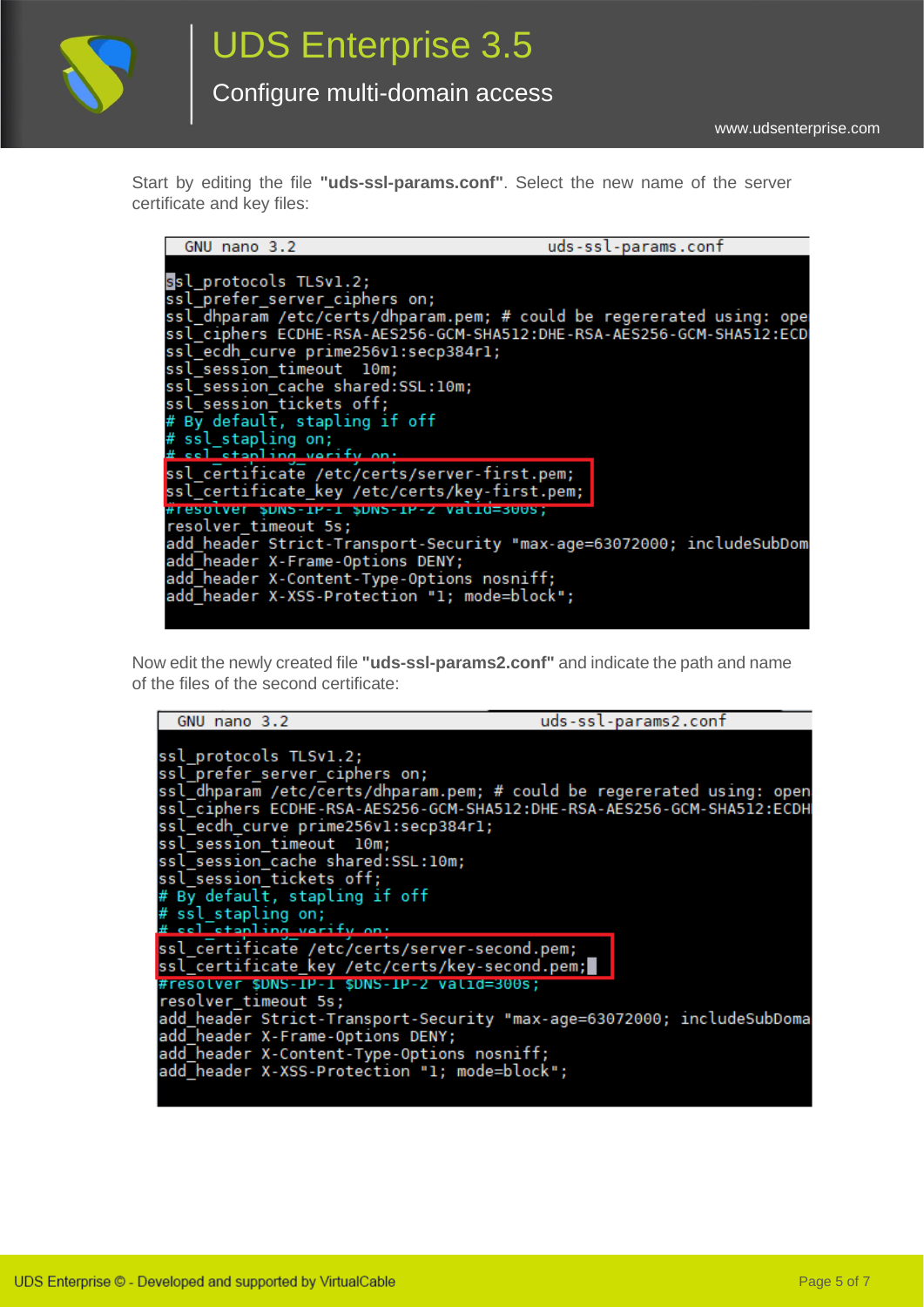

The final differences between the two files **"uds-ssl-params"** are shown below….

| 出 | ட்<br>ds-ssl-params.conf                           | uds-ssl-params2.conf<br>齿                            |  |
|---|----------------------------------------------------|------------------------------------------------------|--|
|   | ssl protocols TLSv1.2;                             | ssl protocols TLSv1.2;                               |  |
|   | ssl prefer server ciphers on;                      | ssl prefer server ciphers on;                        |  |
|   | ssl dhparam /etc/certs/dhparam.pem; # could be reg | ssl dhparam /etc/certs/dhparam.pem; # could be reger |  |
|   | ssl ciphers ECDHE-RSA-AES256-GCM-SHA512:DHE-RSA-AL | ssl ciphers ECDHE-RSA-AES256-GCM-SHA512:DHE-RSA-AES2 |  |
|   | ssl ecdh curve prime256v1:secp384r1;               | ssl ecdh curve prime256v1:secp384r1;                 |  |
|   | ssl session timeout 10m;                           | ssl session timeout 10m;                             |  |
|   | ssl session cache shared:SSL:10m;                  | ssl session cache shared:SSL:10m;                    |  |
|   | ssl session tickets off;                           | ssl session tickets off;                             |  |
|   | # By default, stapling if off                      | # By default, stapling if off                        |  |
|   | $#$ ssl stapling on;                               | # ssl stapling on:                                   |  |
|   | # ccl ctapling verify on;                          | # ssl stapling verify on;                            |  |
|   | ssl certificate /etc/certs/server-first.pem;       | ←ssl certificate /etc/certs/server-second.pem;       |  |
|   | ssl certificate key /etc/certs/key-first.pem;      | ssl certificate key /etc/certs/key-second.pem;       |  |
|   | #resolver \$DNS-IP-1 \$DNS-IP-2 valid=300s;        | #resolver \$DNS-IP-1 \$DNS-IP-2 valid=300s;          |  |
|   | resolver timeout 5s;                               | resolver timeout 5s;                                 |  |
|   | add header Strict-Transport-Security "max-age=630. | add header Strict-Transport-Security "max-age=630720 |  |
|   | add header X-Frame-Options DENY;                   | add header X-Frame-Options DENY;                     |  |
|   | add header X-Content-Type-Options nosniff;         | add header X-Content-Type-Options nosniff;           |  |
|   | add header X-XSS-Protection "1; mode=block";       | add header X-XSS-Protection "1; mode=block";         |  |

To apply all these changes, restart the server and confirm that the **"nginx"** service is correctly started:

| root@uds:/etc/nginx/sites-available# service nginx status                                          |
|----------------------------------------------------------------------------------------------------|
|                                                                                                    |
| • nginx.service - A high performance web server and a reverse proxy server                         |
| Loaded: loaded (/lib/systemd/system/nginx.service; enabled; vendor preset: enabled)                |
| Active: active (running) since Fri 2021-05-28 17:51:56 CEST; 2min 28s ago                          |
| Docs: man:nqinx(8)                                                                                 |
| Process: 758 ExecStartPre=/usr/sbin/nginx -t -q -q daemon on; master process on; (code=exited, s   |
| Process: 759 ExecStart=/usr/sbin/nginx -g daemon on; master_process on; (code=exited, status=0/9   |
| Main PID: 760 (nginx)                                                                              |
| Tasks: 3 (limit: 2327)                                                                             |
| Memory: 4.9M                                                                                       |
| CGroup: /system.slice/nginx.service                                                                |
| -760 nginx: master process /usr/sbin/nginx -q daemon on; master process on;                        |
| ├─761 nginx: worker process                                                                        |
| $-762$ nginx: worker process                                                                       |
|                                                                                                    |
| May 28 17:51:56 uds systemd[1]: Starting A high performance web server and a reverse proxy server. |
| May 28 17:51:56 uds systemd[1]: Started A high performance web server and a reverse proxy server.  |
| lines 1-16/16 (END)                                                                                |

Now, you can access through both URLs [\(https://first.udsenterprise.com](https://first.udsenterprise.com/) or [https://second.udsenterprise.com](https://second.udsenterprise.com/) ), check that the login portal is the same and that the certificate shown is the correct one for each access.